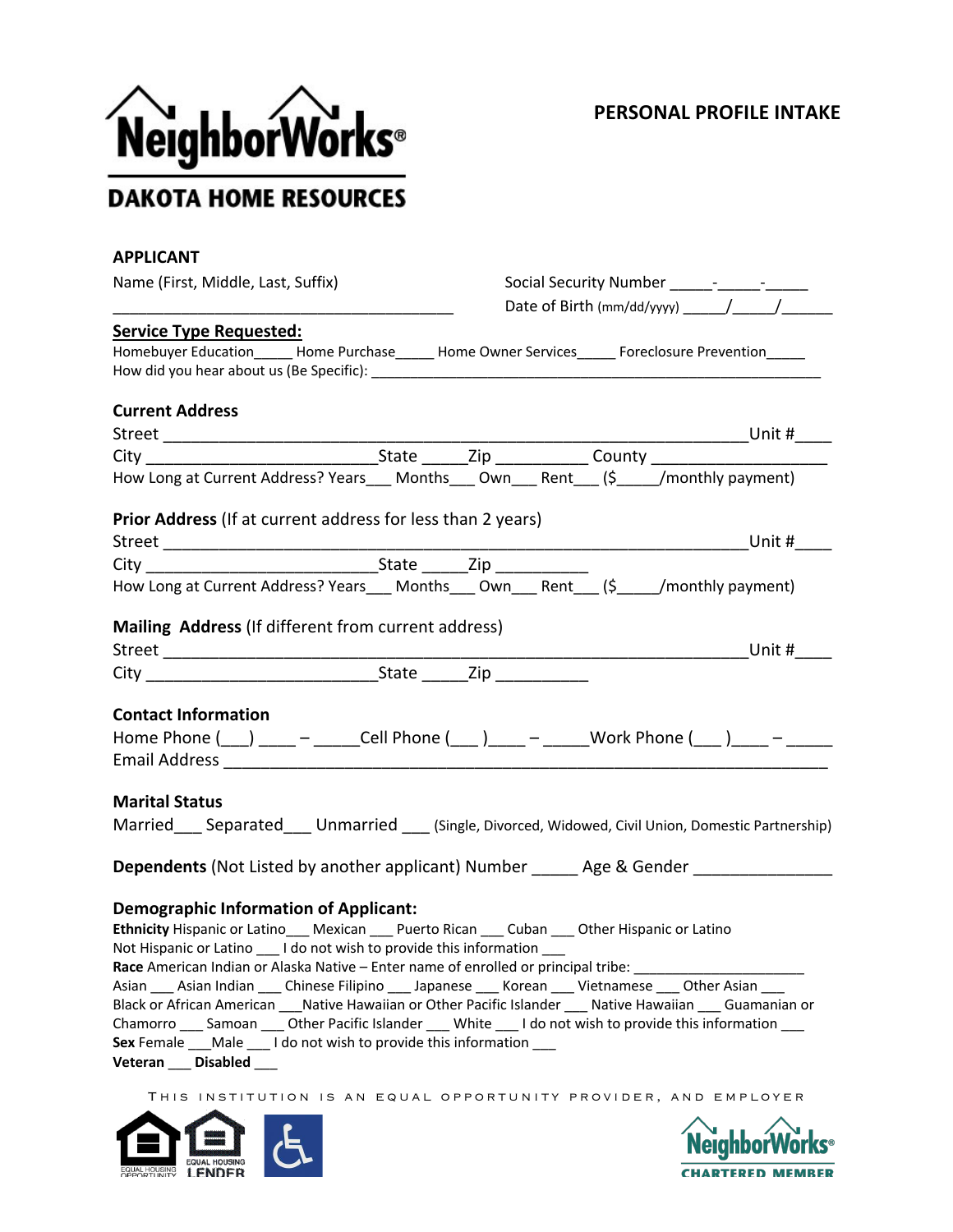

# **CO-APPLICANT**

| Name (First, Middle, Last, Suffix)                                                                                                                                                                                                                                                                                                                                                                                                                                                                                                                                                                                                                                                                                                          |                                                                                                      |                                    |  |  |  |
|---------------------------------------------------------------------------------------------------------------------------------------------------------------------------------------------------------------------------------------------------------------------------------------------------------------------------------------------------------------------------------------------------------------------------------------------------------------------------------------------------------------------------------------------------------------------------------------------------------------------------------------------------------------------------------------------------------------------------------------------|------------------------------------------------------------------------------------------------------|------------------------------------|--|--|--|
|                                                                                                                                                                                                                                                                                                                                                                                                                                                                                                                                                                                                                                                                                                                                             |                                                                                                      |                                    |  |  |  |
| <b>Service Type Requested:</b>                                                                                                                                                                                                                                                                                                                                                                                                                                                                                                                                                                                                                                                                                                              | Homebuyer Education______ Home Purchase______ Home Owner Services______ Foreclosure Prevention______ |                                    |  |  |  |
| <b>Current Address</b>                                                                                                                                                                                                                                                                                                                                                                                                                                                                                                                                                                                                                                                                                                                      |                                                                                                      |                                    |  |  |  |
|                                                                                                                                                                                                                                                                                                                                                                                                                                                                                                                                                                                                                                                                                                                                             |                                                                                                      | _______________________Unit #__    |  |  |  |
|                                                                                                                                                                                                                                                                                                                                                                                                                                                                                                                                                                                                                                                                                                                                             |                                                                                                      |                                    |  |  |  |
| How Long at Current Address? Years___ Months___ Own___ Rent___ (\$_____/monthly payment)                                                                                                                                                                                                                                                                                                                                                                                                                                                                                                                                                                                                                                                    |                                                                                                      |                                    |  |  |  |
| Prior Address (If at current address for less than 2 years)<br>Street _______________________                                                                                                                                                                                                                                                                                                                                                                                                                                                                                                                                                                                                                                               |                                                                                                      | __________________________  Unit # |  |  |  |
|                                                                                                                                                                                                                                                                                                                                                                                                                                                                                                                                                                                                                                                                                                                                             |                                                                                                      |                                    |  |  |  |
|                                                                                                                                                                                                                                                                                                                                                                                                                                                                                                                                                                                                                                                                                                                                             |                                                                                                      |                                    |  |  |  |
| Mailing Address (If different from current address)                                                                                                                                                                                                                                                                                                                                                                                                                                                                                                                                                                                                                                                                                         |                                                                                                      |                                    |  |  |  |
|                                                                                                                                                                                                                                                                                                                                                                                                                                                                                                                                                                                                                                                                                                                                             |                                                                                                      |                                    |  |  |  |
| <b>Contact Information</b><br>Home Phone ( ___ ) _____ - ______Cell Phone ( ___ ) ____ - ______Work Phone ( ___ ) ____ - ______<br><b>Marital Status</b><br>Married Separated Unmarried (Single, Divorced, Widowed, Civil Union, Domestic Partnership)                                                                                                                                                                                                                                                                                                                                                                                                                                                                                      |                                                                                                      |                                    |  |  |  |
| Dependents (Not Listed by another applicant) Number ______ Age & Gender _______________                                                                                                                                                                                                                                                                                                                                                                                                                                                                                                                                                                                                                                                     |                                                                                                      |                                    |  |  |  |
| <b>Demographic Information of Applicant:</b><br>Ethnicity Hispanic or Latino __ Mexican ___ Puerto Rican ___ Cuban ___ Other Hispanic or Latino<br>Not Hispanic or Latino ____ I do not wish to provide this information ____<br>Race American Indian or Alaska Native - Enter name of enrolled or principal tribe: ______<br>Asian ___ Asian Indian ___ Chinese Filipino ___ Japanese ___ Korean ___ Vietnamese ___ Other Asian ___<br>Black or African American ___ Native Hawaiian or Other Pacific Islander ___ Native Hawaiian ___ Guamanian or<br>Chamorro ___ Samoan ___ Other Pacific Islander ___ White ___ I do not wish to provide this information ___<br>Sex Female ___Male ____I do not wish to provide this information ____ |                                                                                                      |                                    |  |  |  |
| Veteran ___ Disabled                                                                                                                                                                                                                                                                                                                                                                                                                                                                                                                                                                                                                                                                                                                        |                                                                                                      |                                    |  |  |  |



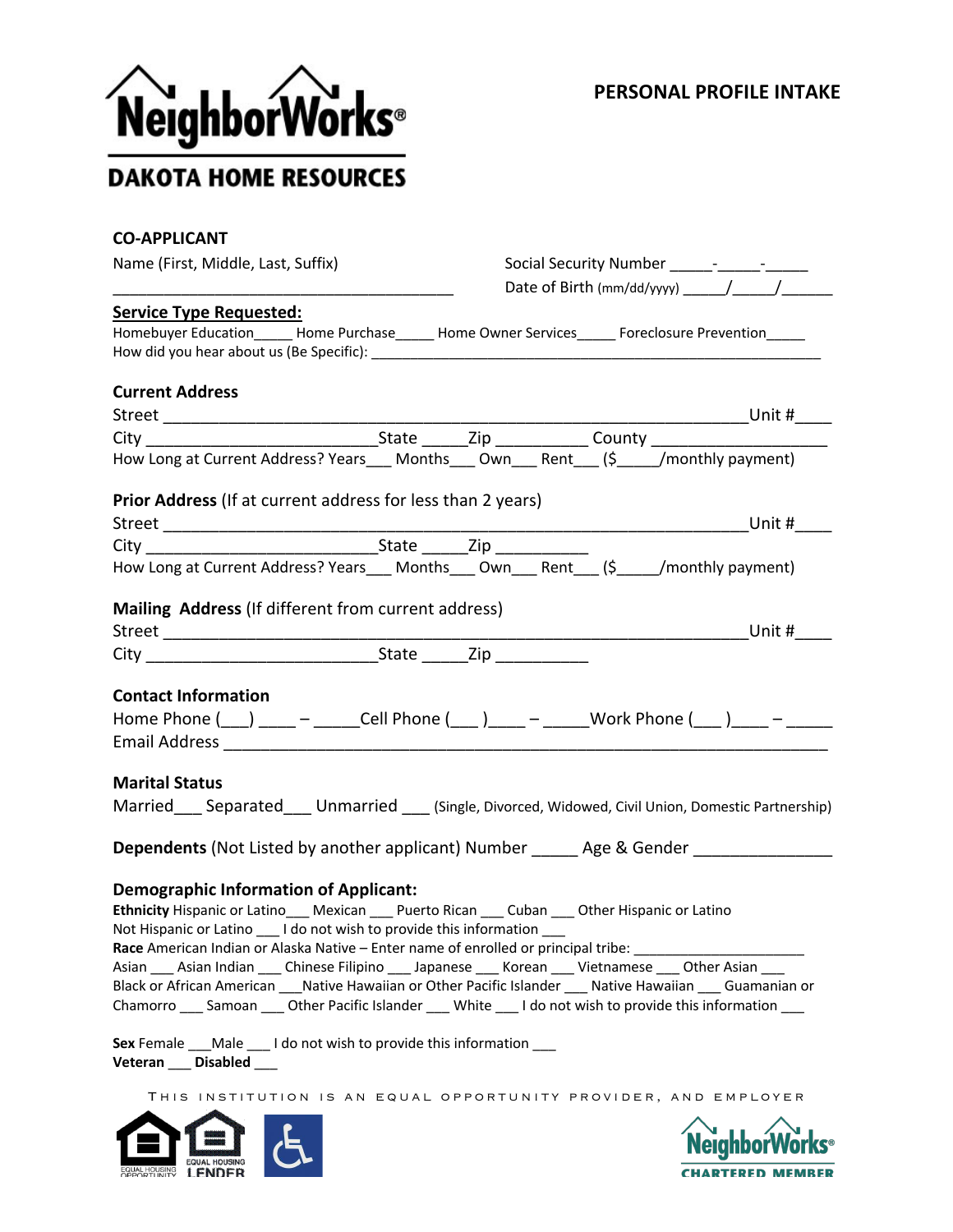

# **PERSONAL PROFILE INTAKE**

# **DAKOTA HOME RESOURCES**

## **Financial Information:**

Annual Household Income: \$\_\_\_\_\_\_\_\_\_\_

## **Please provide your most recent 2 years employment history**

## **Applicant:**

| <b>Employer or Business Name</b> | Phone (<br><u>en al componente de la componente de la componente de la componente de la componente de la componente de la co</u> |
|----------------------------------|----------------------------------------------------------------------------------------------------------------------------------|
| Address                          |                                                                                                                                  |
| City, State, Zip                 |                                                                                                                                  |
| Position or Title                | Self Employed? Y N Retired? Y N Disabled? Y<br>N.                                                                                |
| Start Date                       | (mm/yyyy) How long in this line of work? Years<br>Months                                                                         |
| Gross Monthly Income: \$         |                                                                                                                                  |

## **Co-Applicant:**

| <b>Employer or Business Name</b> | Phone (                                                  |
|----------------------------------|----------------------------------------------------------|
| Address                          |                                                          |
| City, State, Zip                 |                                                          |
| Position or Title                | Self Employed? Y N Retired? Y<br>Disabled? Y<br>N<br>N.  |
| Start Date                       | (mm/yyyy) How long in this line of work? Years<br>Months |
| Gross Monthly Income: \$         |                                                          |

## **Other Income:**

| Monthly \$ | Source: |
|------------|---------|
| Monthly \$ | Source: |
| Monthly \$ | Source: |
| Monthly \$ | Source: |
| Monthly \$ | Source: |

#### **Include income from other sources below:**

Alimony • Child Support • Interest and Dividends • Mortgage Differential • Royalty Payments • Unemployment • Automobile Allowance • Disability • Notes Receivable Payments • Separate Maintenance Benefits • Boarder Income • Foster Care • Public Assistance • Retirement • Social Security • VA Compensation • Capital Gains • Housing or Parsonage • Mortgage Credit Certificate (e.g., Pension, IRA) • Trust • Other



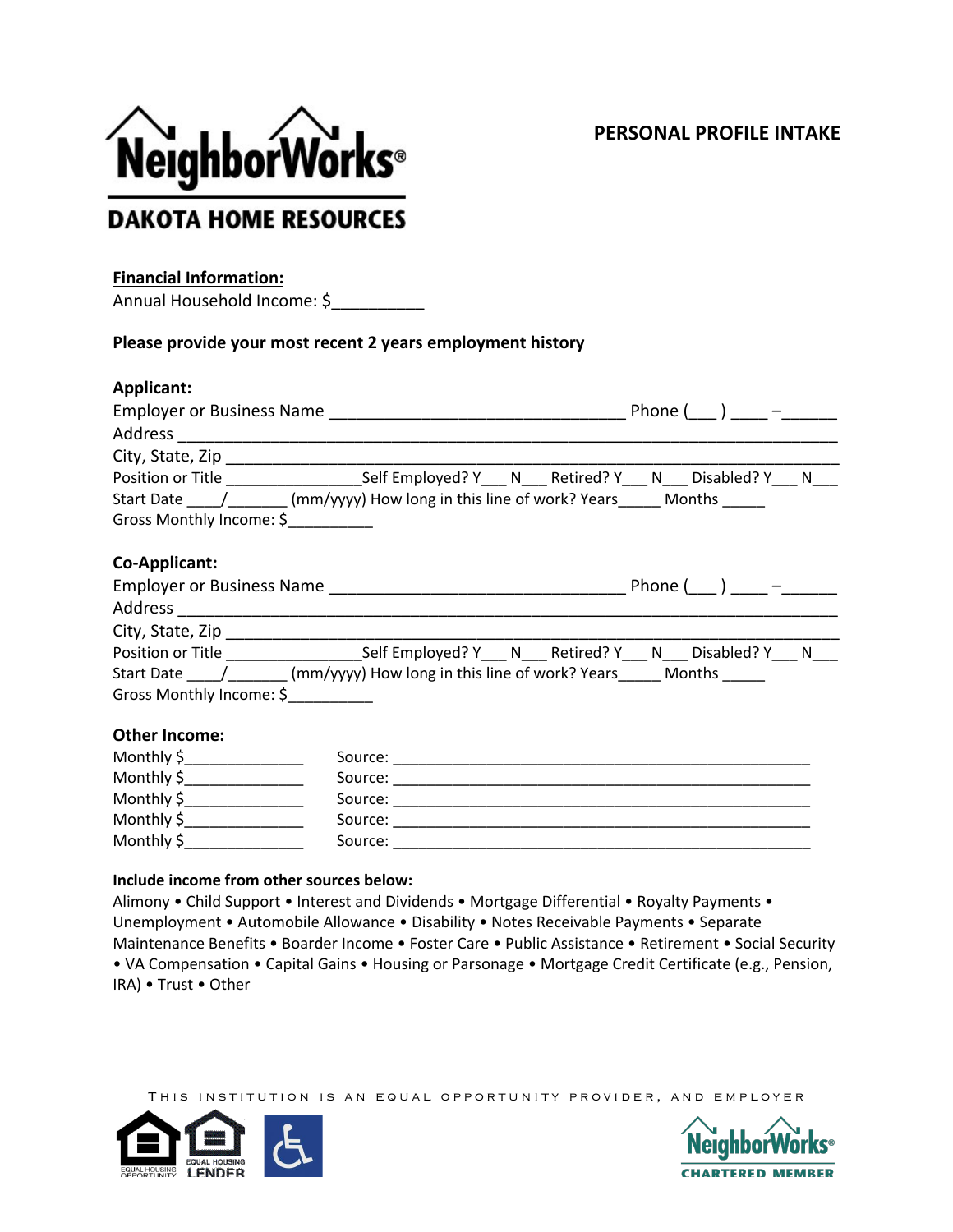

# **DAKOTA HOME RESOURCES**

# **Assets – (Bank Accounts, Retirement, and Other Accounts You Have)**

## **Include all accounts below:**

Under Account Type, choose from the account types listed here:

• Checking • Certificate of Deposit • Stock Options • Bridge Loan Proceeds • Trust Account • Savings • Mutual Fund • Bonds • Individual Development • Cash Value of Life Insurance • Money Market • Stocks • Retirement (e.g., 401k, IRA) Account (used for the transaction)

| Financial Institution: |                 | Phone $($ $)$ $-$              |
|------------------------|-----------------|--------------------------------|
| Account Type:          | Account Number: | Balance/Value: \$              |
|                        |                 |                                |
| Financial Institution: |                 |                                |
| Account Type: 2000     | Account Number: | Balance/Value: \$              |
|                        |                 |                                |
| Financial Institution: |                 | Phone (_____) ______-_________ |
|                        | Account Number: | Balance/Value: \$              |
|                        |                 |                                |

## **Liabilities – (Credit Cards, Other Debts, and Leases that You Owe)**

#### **List all liabilities below (except real estate):**

Under Account Type, choose from the types listed here: • Revolving (e.g., credit cards) • Installment (e.g., car, student, personal loans) • Open 30-Day (balance paid monthly) • Alimony • Child Support • Other

|                                |                 | Monthly Payment: \$                                                                                            |
|--------------------------------|-----------------|----------------------------------------------------------------------------------------------------------------|
|                                |                 | Account Type: ______________________Account Number: _______________________Unpaid Balance: \$_____________     |
|                                |                 | Monthly Payment: \$                                                                                            |
|                                |                 | Account Type: _______________________Account Number: __________________________Unpaid Balance: \$_____________ |
|                                |                 |                                                                                                                |
|                                |                 | Account Type: _______________________Account Number: ________________________Unpaid Balance: \$____________    |
|                                |                 | ____________________ Monthly Payment: \$_____________                                                          |
|                                |                 | Account Type: _______________________Account Number: ________________________Unpaid Balance: \$                |
|                                |                 | _ Monthly Payment: \$____________                                                                              |
|                                |                 | Account Type: ______________________Account Number: _________________________Unpaid Balance: \$                |
|                                |                 | Monthly Payment: \$__________                                                                                  |
| Account Type: ________________ | Account Number: | Unpaid Balance: \$                                                                                             |



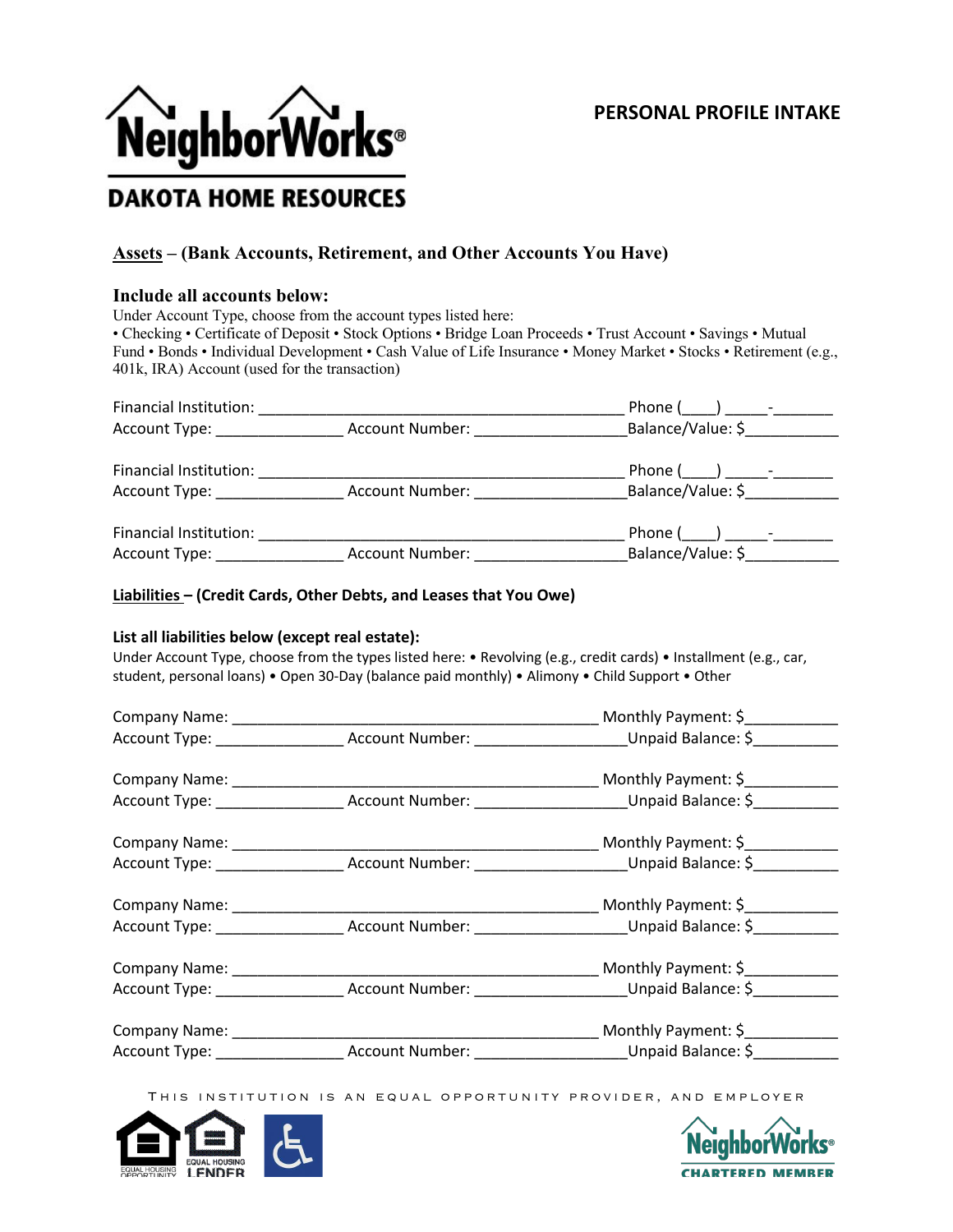

# **DAKOTA HOME RESOURCES**

**Real Estate (This section asks you to list all properties you currently own and what you owe on them)** 

| <b>Property Address</b>                                                                                    |                         |  |                                                                                                                                                                                                                                                                                                                                                     |
|------------------------------------------------------------------------------------------------------------|-------------------------|--|-----------------------------------------------------------------------------------------------------------------------------------------------------------------------------------------------------------------------------------------------------------------------------------------------------------------------------------------------------|
| Street                                                                                                     |                         |  | Unit $#$ <sub>_____</sub><br><u> 1989 - John Barnett, fransk politiker</u>                                                                                                                                                                                                                                                                          |
|                                                                                                            |                         |  |                                                                                                                                                                                                                                                                                                                                                     |
|                                                                                                            |                         |  |                                                                                                                                                                                                                                                                                                                                                     |
| Annual Property Taxes \$_______ Annual Insurance \$_______ HO Association Dues \$____ MIP \$_____          |                         |  |                                                                                                                                                                                                                                                                                                                                                     |
| <b>Mortgage Loans on this Property:</b>                                                                    |                         |  |                                                                                                                                                                                                                                                                                                                                                     |
|                                                                                                            |                         |  |                                                                                                                                                                                                                                                                                                                                                     |
|                                                                                                            |                         |  |                                                                                                                                                                                                                                                                                                                                                     |
| <b>Property Address</b>                                                                                    |                         |  |                                                                                                                                                                                                                                                                                                                                                     |
|                                                                                                            |                         |  | <b>Example 1</b> Unit #                                                                                                                                                                                                                                                                                                                             |
|                                                                                                            |                         |  |                                                                                                                                                                                                                                                                                                                                                     |
|                                                                                                            |                         |  |                                                                                                                                                                                                                                                                                                                                                     |
|                                                                                                            |                         |  |                                                                                                                                                                                                                                                                                                                                                     |
| Mortgage Loans on this Property:                                                                           |                         |  |                                                                                                                                                                                                                                                                                                                                                     |
|                                                                                                            |                         |  |                                                                                                                                                                                                                                                                                                                                                     |
|                                                                                                            |                         |  |                                                                                                                                                                                                                                                                                                                                                     |
|                                                                                                            |                         |  |                                                                                                                                                                                                                                                                                                                                                     |
| <b>Monthly Living Expenses:</b>                                                                            |                         |  |                                                                                                                                                                                                                                                                                                                                                     |
| Rent or Mortgage $\zeta$ _______________                                                                   | Health Insurance        |  | $\frac{1}{2}$                                                                                                                                                                                                                                                                                                                                       |
| Gasoline                                                                                                   | Electricity             |  | $\frac{1}{2}$                                                                                                                                                                                                                                                                                                                                       |
|                                                                                                            | Water, Sewer, Trash     |  | $\frac{1}{2}$                                                                                                                                                                                                                                                                                                                                       |
| Cable, Internet, Phone \$_______________                                                                   | Satellite               |  | $\frac{1}{2}$                                                                                                                                                                                                                                                                                                                                       |
|                                                                                                            | <b>Medical Expenses</b> |  | $\begin{picture}(20,20) \put(0,0){\line(1,0){10}} \put(15,0){\line(1,0){10}} \put(15,0){\line(1,0){10}} \put(15,0){\line(1,0){10}} \put(15,0){\line(1,0){10}} \put(15,0){\line(1,0){10}} \put(15,0){\line(1,0){10}} \put(15,0){\line(1,0){10}} \put(15,0){\line(1,0){10}} \put(15,0){\line(1,0){10}} \put(15,0){\line(1,0){10}} \put(15,0){\line(1$ |
|                                                                                                            | Other _____________     |  | $\begin{picture}(20,10) \put(0,0){\line(1,0){10}} \put(15,0){\line(1,0){10}} \put(15,0){\line(1,0){10}} \put(15,0){\line(1,0){10}} \put(15,0){\line(1,0){10}} \put(15,0){\line(1,0){10}} \put(15,0){\line(1,0){10}} \put(15,0){\line(1,0){10}} \put(15,0){\line(1,0){10}} \put(15,0){\line(1,0){10}} \put(15,0){\line(1,0){10}} \put(15,0){\line(1$ |
|                                                                                                            |                         |  | $\frac{1}{2}$                                                                                                                                                                                                                                                                                                                                       |
|                                                                                                            |                         |  |                                                                                                                                                                                                                                                                                                                                                     |
| About Your Finances: (Please mark YES or NO)                                                               |                         |  |                                                                                                                                                                                                                                                                                                                                                     |
| Are there any outstanding judgments against you? Yes ___ No                                                |                         |  |                                                                                                                                                                                                                                                                                                                                                     |
| Are you currently delinquent or in default on any debt? Yes ____ No                                        |                         |  |                                                                                                                                                                                                                                                                                                                                                     |
| Are you a party to a lawsuit in which you potentially have any personal financial liability? Yes ___ No __ |                         |  |                                                                                                                                                                                                                                                                                                                                                     |
| Have you had property foreclosed upon in the last 7 years? Yes ____ No                                     |                         |  |                                                                                                                                                                                                                                                                                                                                                     |
| Have you conveyed title to any property in lieu of foreclosure in the past 7 years? __ Yes ___ No __       |                         |  |                                                                                                                                                                                                                                                                                                                                                     |
| Have you declared bankruptcy within the past 7 years? If YES, identify the type(s) of bankruptcy:          |                         |  |                                                                                                                                                                                                                                                                                                                                                     |
| Chapter 7 Chapter 11 Chapter 12 Chapter 13 Date of Discharge / /                                           |                         |  |                                                                                                                                                                                                                                                                                                                                                     |
|                                                                                                            |                         |  |                                                                                                                                                                                                                                                                                                                                                     |